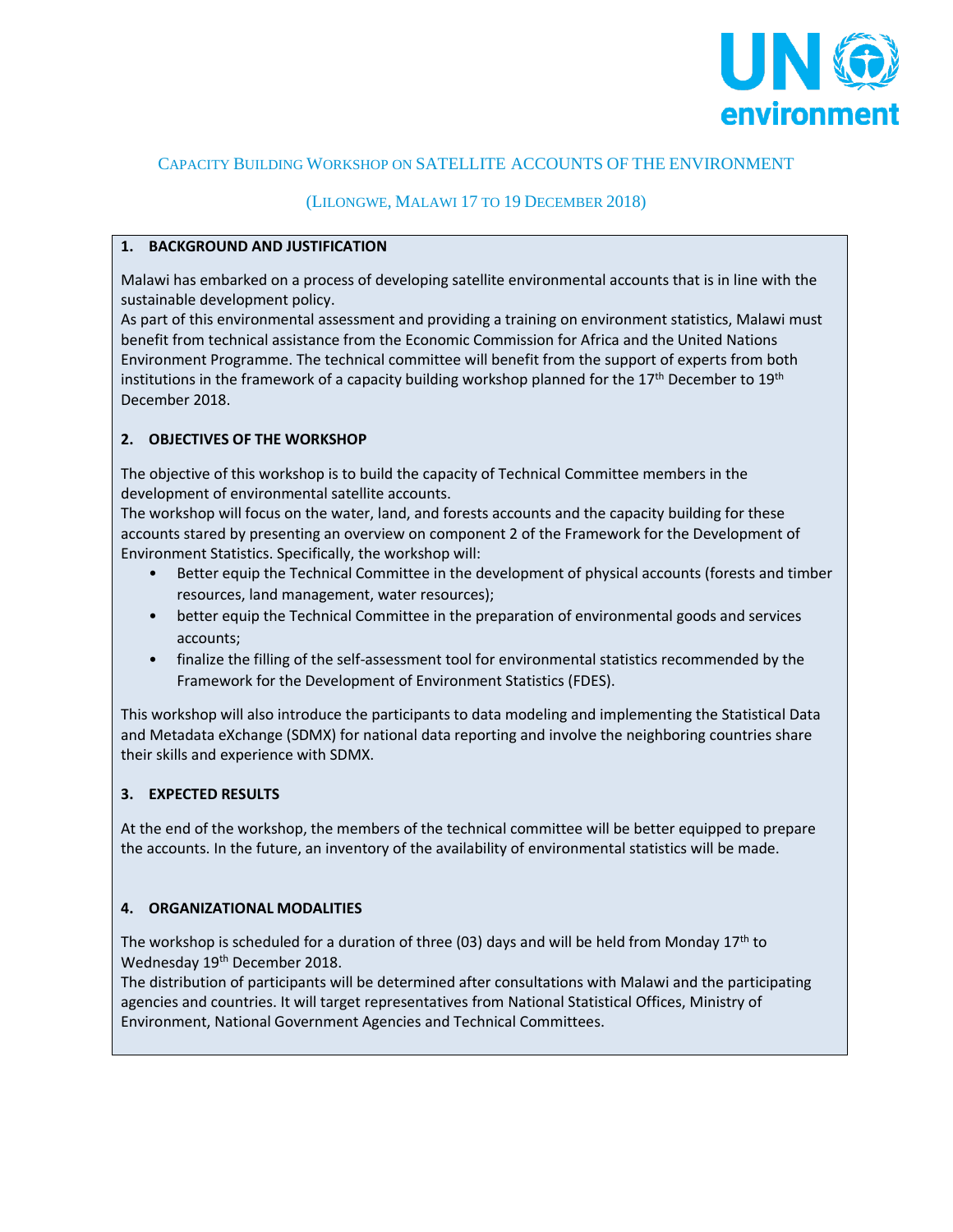

# I. Sessions and Activities conducted

## 1.1 Presentation of physical accounts of Water, Land and Forests

The presentation focused on environment resources and their uses, these resources include; Mineral, Energy, Land, Soil, Biological and Water.

This highlighted the need to evaluate economic value of environment resources which might be affected in developmental projects to compare the benefits of the resources and the planned projects. Focus on stocks of fisheries pointed out that the need to extend acquiring accounts or stocks for other wildlife because currently UNSD has statistics of fisheries which have clear/significant economic contribution but there are gaps on wildlife like endangered animals.

The Ministry of Energy and Mining, of which Environmental Affairs Department (EAD) is under, presented the exchanges on the development of the physical accounts of water resources, land and forests. This discussed the state of progress, difficulties encountered and the prospects. Key among the discussions was the need to establish information/data management systems to track and keep records on environment. It was recommended that it is necessary to collect more data through the involvement of communities at the initial planning stage before coming up with policies since in the absence of that, such programming hinder sustainability.

## 1.1.1 Presentation of the physical account of water

The participants were tasked to prepare a water asset account using a stock and flow diagram which had different water entry and exiting systems. The exercise presented the following observations on the challenges faced:

In urban:

i) Water quality

ii) Water pollution

In rural:

i) Water scarcity

In general:

i) Intermittent water supply

ii) Water use conflicts

iii) Transboundary water data and conflicts

This session contributed to participants developing a consensus on the way forward on addressing the challenge faced in physical accounts of water. These include:

- 1. Constructing water harvesting structures.
- 2. Need to revamp the environment in order to support water retention.
- 3. Exploring and investing in ground water sources.
- 4. Monitor performance of artificial reserves.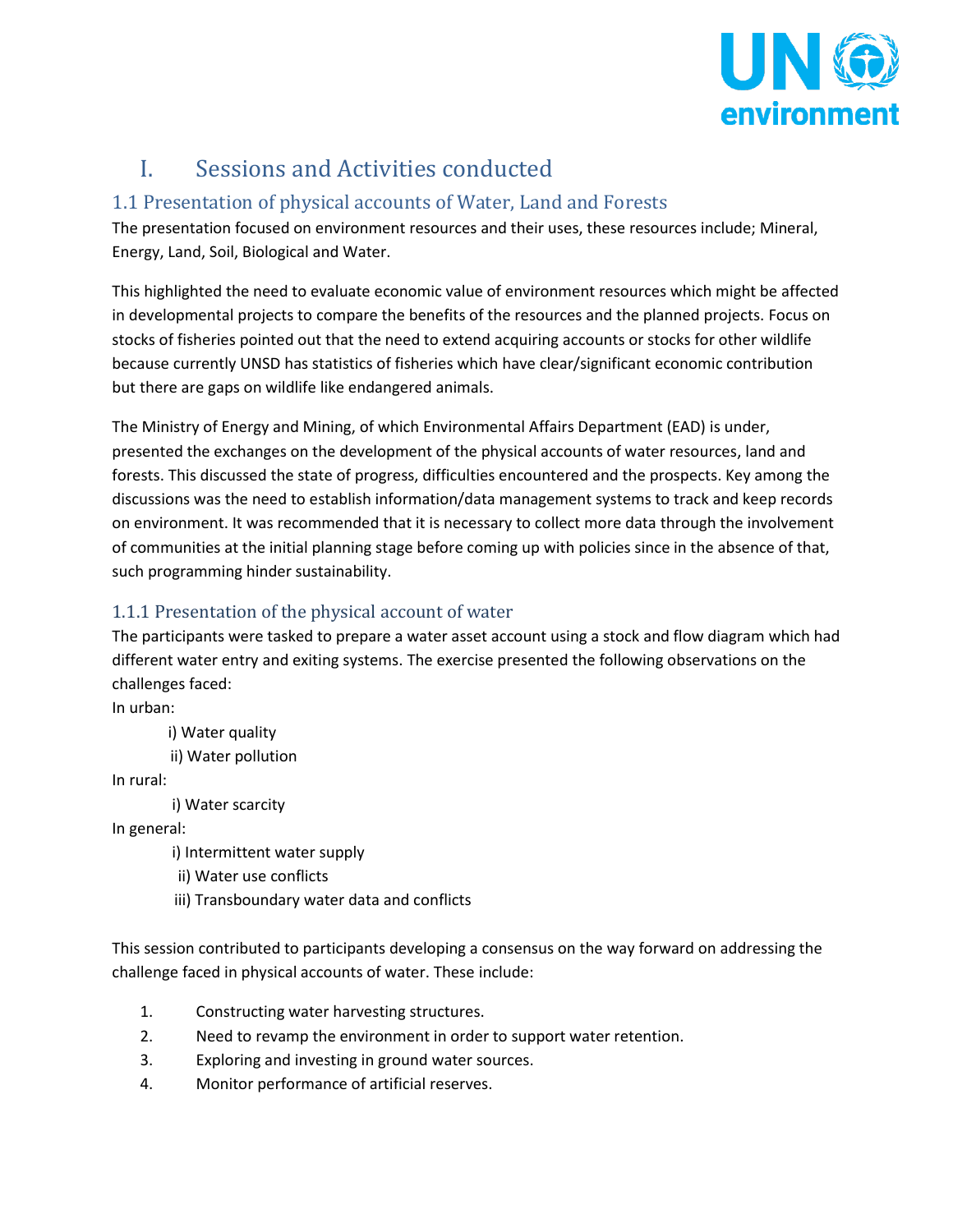

Other suggestions on managing water quality included:

- 1. Consider water waste management (recycling).
- 2. Implement measures to prevent dumping of waste into water systems.
- 3. Consider quality assurance initiatives of water.

### 1.1.2 Presentation of the physical account of land

The objectives of this session were as follows:

- 1. To identify the link between statistics and geospatial data.
- 2. Understand the role of geospatial information and potential geospatial data sources for monitoring the 2030 Agenda.
- 3. Understand how land accounting can be used as a tool for turning geospatial data into information.
- 4. Be aware of the potential for using Earth Observation as an opportunity for improving land accounts.

The participants were able to participate in an exercise that concluded with the following:

- 1. Learnt that a map can be used to calculate the area of each type of ecosystem or feature in order to generate statistics
- 2. Using GIS, geo points can tell the situation at a particular location. Or Census or survey data can show location of households if household GIS coordinates are collected during field work.
- 3. Using GIS, geospatial data can be linked with population data to show the impact of population on environment.
- 4. Through earth observation (remote sensing) can show the changes in terms of measuring the environment over time and can ensure comparability across locations and time.

The session equally introduced participants to resources that can be used in physical accounting of land. These are:

- 1. Satellite images with moderate resolution, 250 m with focus on climate change as an Initiative of Land Cover map
- 2. High Resolution, Landsat, 30 m: Maps of water bodies from the Global Surface Water Explorer are also publicly available and UN Environment is collaborating with NASA on mapping wetlands at 30 m resolution.
- 3. Very High Resolution, 0.5 2 m: data is available for purchase. UN Environment with NASA is planning a pilot to test the benefits of this level of resolution.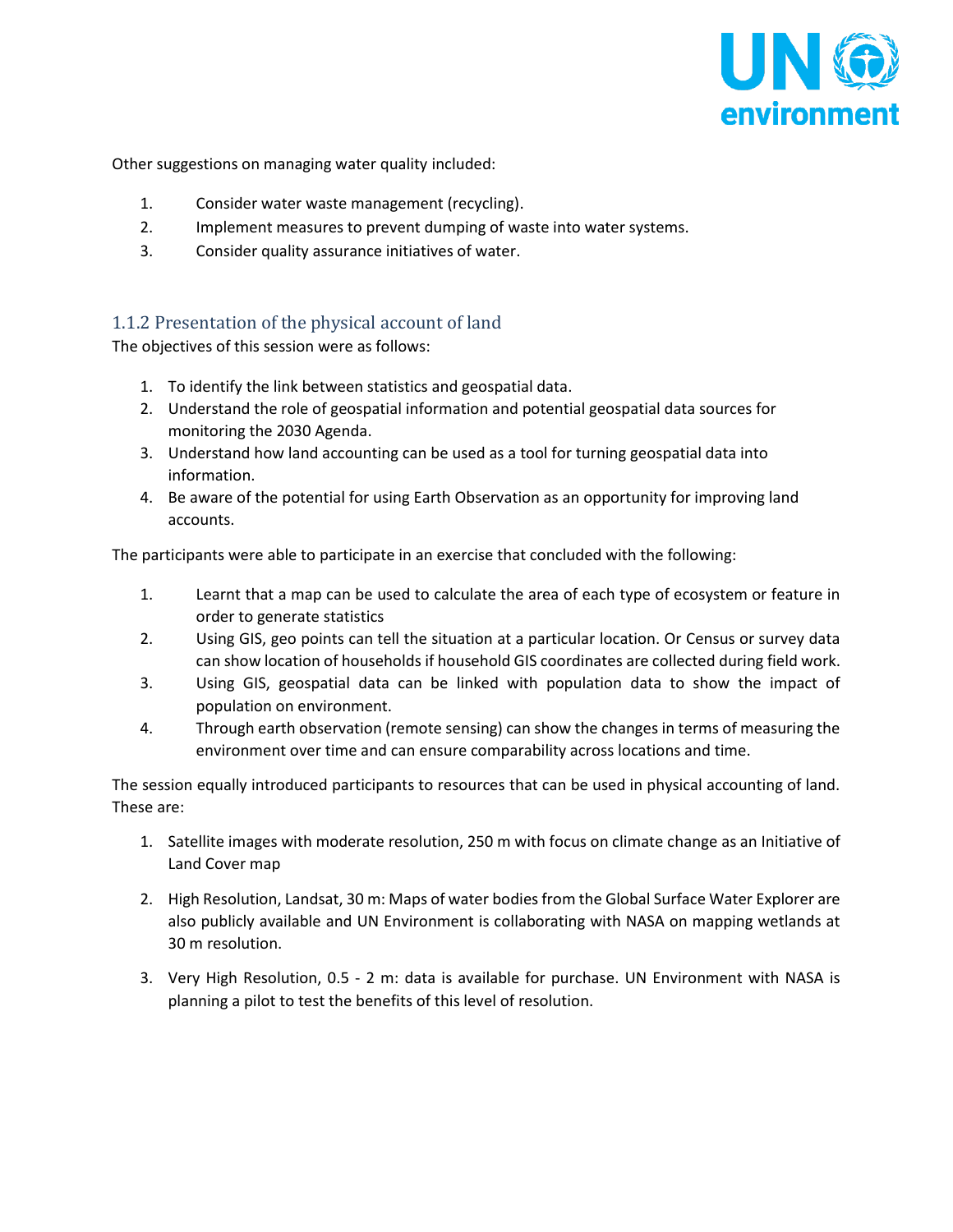

## 1.2 Statistical Data and Metadata eXchange (SDMX)

SDMX is an international initiative that aims at standardizing and modernizing the mechanisms and processes for the exchange of statistical data and metadata among international organizations and member countries without necessarily filling in data request questionnaires.

The core functions of the SDMX include:

- To create more standards for exchange of statistical data and metadata.
- Aimed at bringing data at one level basing on the same concept with ease due to the embedded coding system.
- It's not software (standard) rather is a tool.
- Data is harmonized through a mapping function.
- SDMX improves the statistical processing of data collection.
- SDMX can be implemented in xml, gemes and csv formats.

## 1.3 Exchange on The Environment Statistics Self-Assessment Tool (ESSAT)

A self-assessment was previously done which was done by the Environmental Affairs Department as a lead institution where a few institutions were involved. ESSAT forms were filled by the institutions that were available to a workshop which took place in August, 2017 but to date we don't know the state of affairs of that assessment.

It was observed that the first assessment failed because Some sectors were not represented in the assessment, hence it's hard to identify our stocks in terms of available data as well as identifying data gaps. There is a need to redo the assessment by the participants in this workshop since we are privileged to have a bigger representation as opposed to the first assessment. There in an equal need to involve other countries and learn how they have managed their environment statistics in terms of establishing The Framework for the Development of Environment Statistics (FDES).

This session further highlighted the following focus areas:

- Structure of ESSAT
- Mandate and organization of national statistics
- Mandate and organization of environment statistics
- Production of environment statistics
- Uses of environment statistics
- Institutions and collaboration for the production of environment statistics
- Existing and required resources
- International and regional network
- Technical assistance and training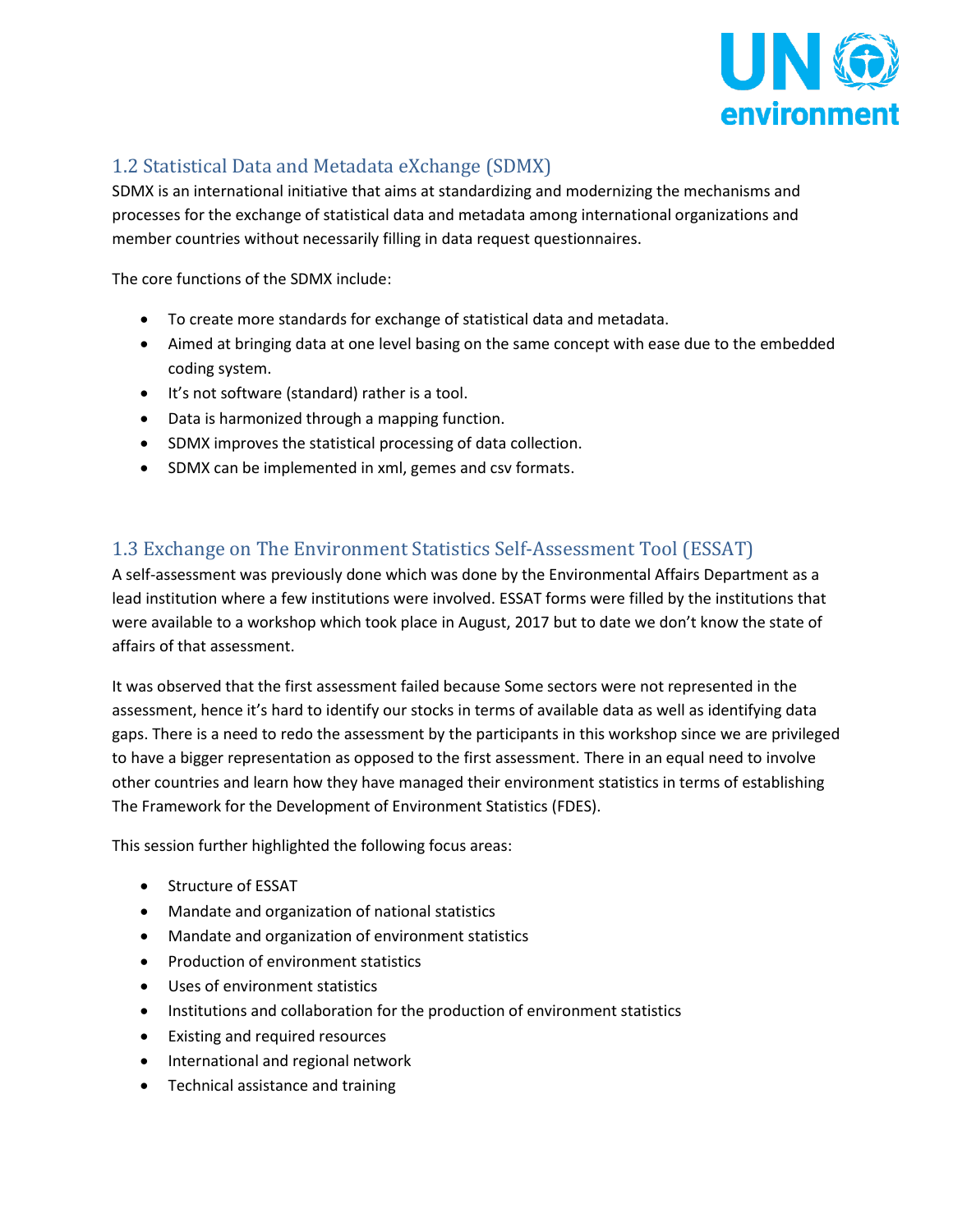

• The way forward in environment statistics

# II. Key findings of the mission

- 1. Collaboration among government institutions on environmental data is low. There is a strong need for coordination and collaboration among the institutions responsible for collecting environment statistics. Data reporting, especially on the current data gaps must be prioritized by all institution.
- 2. There is a vast number of unaccounted environmental resources in Malawi, particularly on forests that are lost through charcoal production and Lake Malawi whose fish stocks of both economic and environmental value are unaccounted for. This requires physical accounts to document the extent of effects on the environment and urgent response curb the environmental degradation.
- 3. A collaboration between the environmental dimension and other dimensions such as social and economic of the country's development agenda is lacking. There is need to evaluate economic value of environment resources which might be affected in development projects. Impacts of the environment as a result of economic and social growth must be assessed.

# III. Conclusion and Next steps

- 1. It is essential to have a workshop on the SDMX tool for statistical and IT experts and its development for use in Malawi through National Statistical Offices.
- 2. Malawi should be able to collect and share data on the environment, the use of remote sensing and the open source data links provided by UN Environment will be a good starting point and advance to ground truthing. A second workshop to Malawi is required to further explore the data collection on environment accounts and the functions of FDES.
- 3. Malawi will work to improve on the networking and coordination of their data collection and environment accounting. Malawi will call for a series of meetings to focus on the networking. This will be followed by the systems that will allow for Malawi to share data and each of the involved ministry's progress of work on environment statistics.
- 4. There will be a use of the ESSAT to form a basis of data structure available and missing within the institutions that collects environment statistics. A preliminary assessment will be done by all stakeholders of Malawi and submitted to UN Environment. This will aid in exploring further ways in which Malawi can actively employ environmental statistics in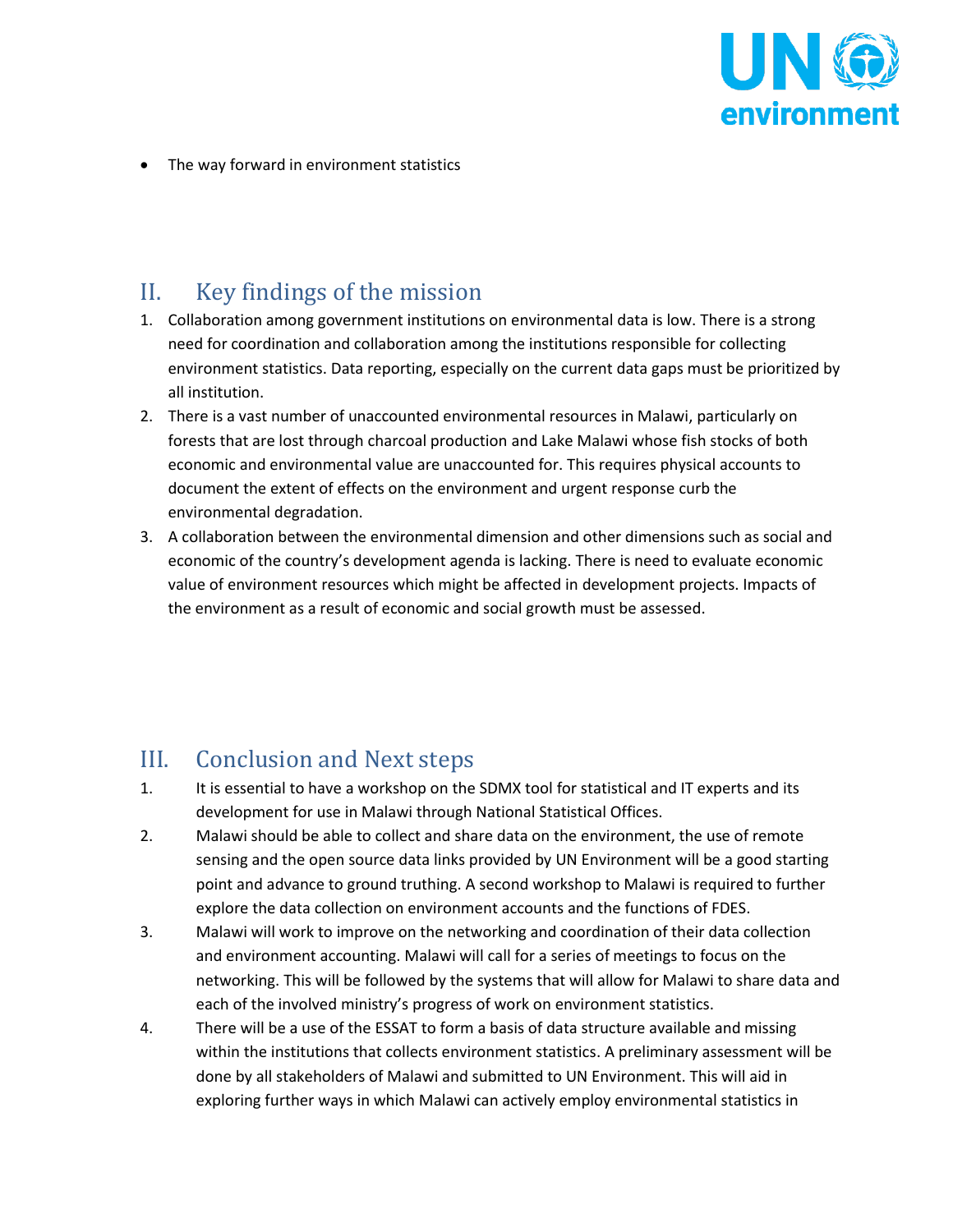

National Development. A follow-up workshop will be held in Malawi specifically to discuss the ESSAT and determine how Malawi can move forward based on the results of filing the tool.

- 5. The Ministry of Natural Resources should use its authority to coordinate all departments, stakeholders and players in natural resources and environment to facilitate developments. Both Ministries of Natural Resources and Environment should work hand-in-hand with the Department of water to harness Lake Malawi's depth, quality of water and measure water being piped out of the lake through irrigation and general uses.
- 6. The Malawi National Statistics Office should establish information/data management systems to track and keep records on environment.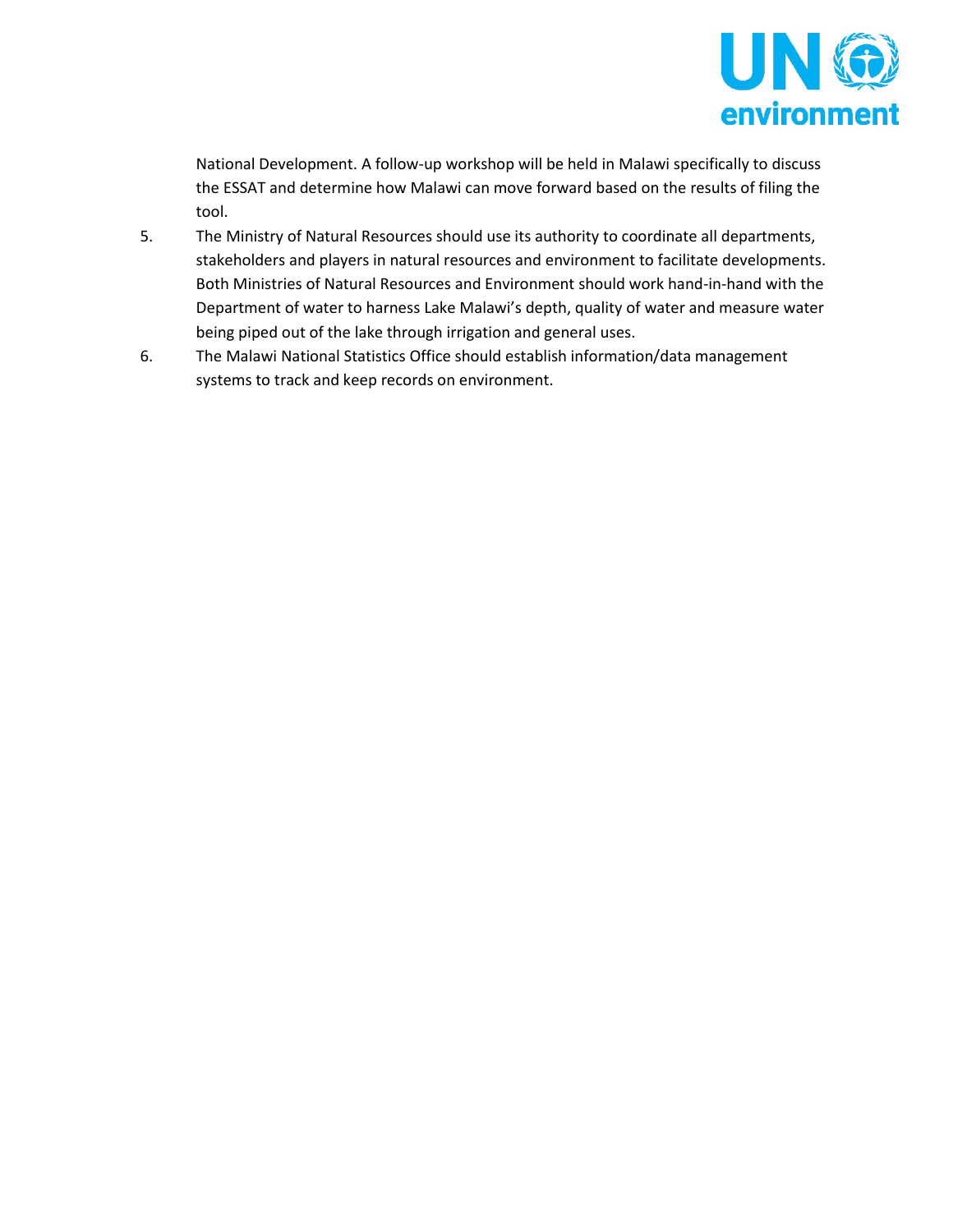

|  | Appendix 1: Shared responsibilities on the ESSAT |  |  |
|--|--------------------------------------------------|--|--|
|--|--------------------------------------------------|--|--|

| Organization                                      | Component                                                           | Responsible person                                        |
|---------------------------------------------------|---------------------------------------------------------------------|-----------------------------------------------------------|
| Min of Energy and Mining                          | Component<br>Environmental<br>1:<br>Conditions and Quality          | Chris<br>Matemba<br>(Meteorogical<br>services department) |
| Water resources                                   | 1.1.2:<br>Hydrographical<br>Topic<br>characteristics                | Mr Peaches Phiri                                          |
| Geological surveys                                | 1.1.3:<br>Geological<br>Topic<br>and<br>geographical information    | Mr Nathan Banda                                           |
| Land resources                                    | Topic 1.1.4: Soil characteristics                                   | Mr Enock Whayo                                            |
| <b>Forestry Department</b>                        | Sub-component 1.2:<br>Land<br>Cover,<br>Ecosystems and Biodiversity | Mr Moses Njiwawo                                          |
| <b>Forestry Department</b>                        | Topic 1.2.3: Forests                                                | Mr Moses Njiwawo                                          |
| Affairs<br>Environmental<br>Department            | Sub-component 1.3: Environmental<br>Quality                         | Mr Borniface Chimwaza                                     |
| Land resources                                    | Topic 1.3.4: Soil pollution                                         | Mr Enock Whayo                                            |
| <b>Affairs</b><br>Environmental<br>Department     | Topic 1.3.5: Noise                                                  | Mr Borniface Chimwaza                                     |
| Min of Energy and Mining                          | Sub-component 2.1: Mineral Resources                                | Mr Chris Matemba                                          |
| of<br>Min<br>Energy<br>and<br>Mining/Trade        | Topic 2.1.2: Production and trade of<br>minerals                    | Matemba/Goodwin<br>Mr<br>Chris<br>Nyirongo                |
| Min of Energy and Mining                          | Sub-component 2.2: Energy Resources                                 | Mr Chris Matemba                                          |
| of<br>Min<br>Energy<br>and<br>Mining/Min of Trade | Topic 2.2.2: Production, trade and<br>consumption of energy         | Mr<br>Chris<br>Matemba/<br>Goodwin<br>Nyirongo            |
| Land<br>resources/Forestry/irrigation             | Topic 2.3.1: Land use                                               | Mr Whayo/ Moses Njiwawo                                   |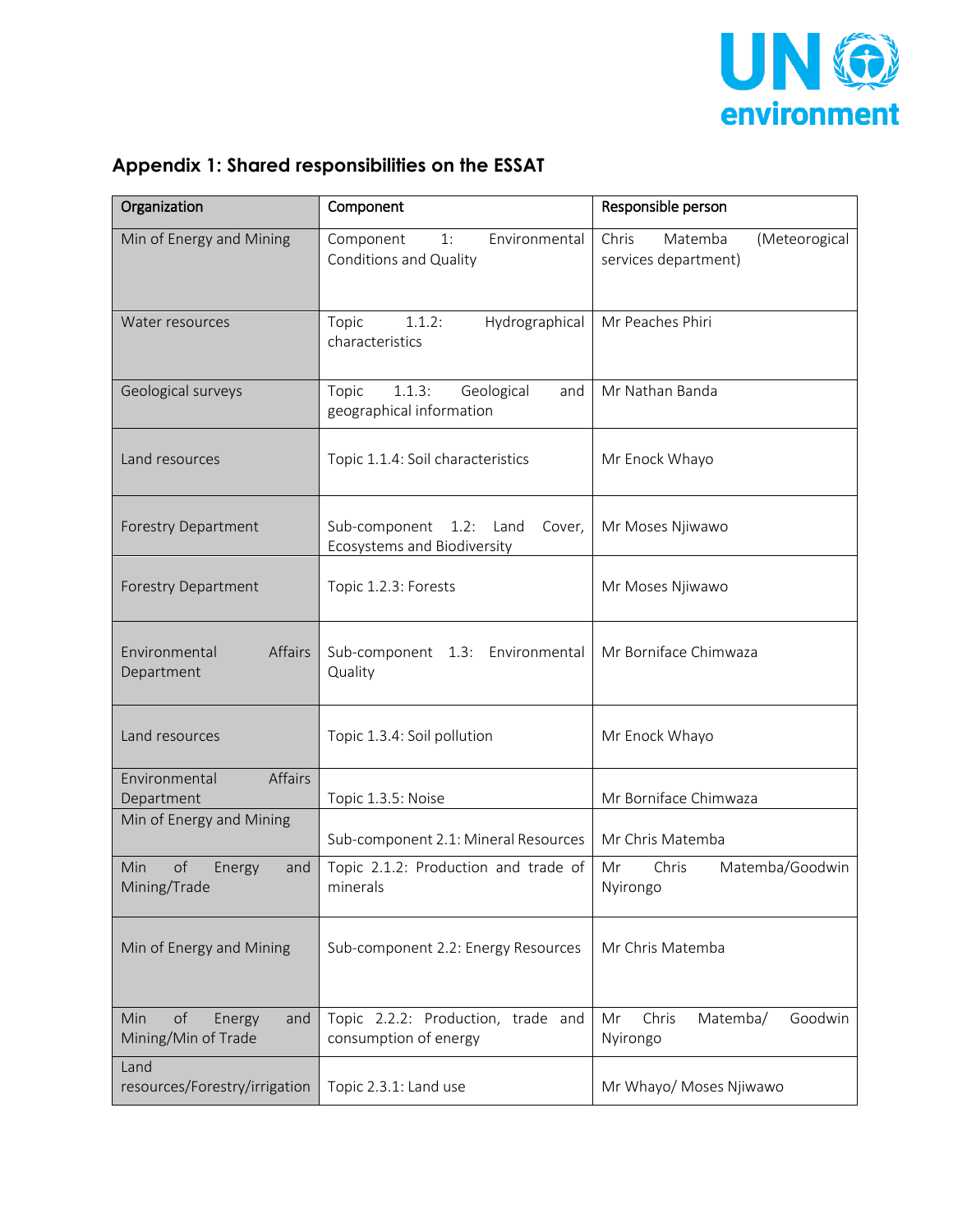

| Forestry department                     | Topic 2.3.2: Use of forest land                                | Moses Njiwawo      |
|-----------------------------------------|----------------------------------------------------------------|--------------------|
| Land resources                          | Sub-component 2.4: Soil Resources                              | Mr Enock Whayo     |
| Forestry department                     | Sub-component<br>Biological<br>2.5:<br>Resources               | Moses Njiwawo      |
| Min<br>of<br>Agriculture<br>(Fisheries) | Topic 2.5.2: Aquatic resources                                 | Maurice Makuwira   |
| Min of Agriculture (Crops)              | Topic 2.5.3: Crops                                             | Boyd Mwafulirwa    |
| of<br>Agriculture<br>Min<br>(Livestock) | Topic 2.5.4: Livestock                                         | Suzgo Chapa        |
| Parks and Wildlife                      | Topic 2.5.5: Other<br>non-cultivated<br>biological resources   | Davis Kalima       |
| Water resources                         | Sub-component 2.6: Water Resources                             | Peaches Phiri      |
| Water resources                         | Topic 2.6.2: Abstraction, use and<br>returns of water          | Peaches Phiri      |
| Affairs<br>Environmental<br>Department  | Topic 3.1.1: Emissions of greenhouse<br>gases                  | Borniface Chimwaza |
| Affairs<br>Environmental<br>Department  | Topic 3.1.2: Consumption of ozone<br>depleting substances      | Borniface Chimwaza |
| Environmental<br>Affairs<br>Department  | Topic<br>3.1.3:<br>Emissions<br>of<br>other<br>substances      | Borniface Chimwaza |
| City assembly                           | Topic 3.2.1: Generation and pollutant<br>content of wastewater | Thokozani Mkaka    |
| City assembly                           | Topic 3.2.3: Discharge of wastewater to<br>the environment     | Thokozani Mkaka    |
| City assembly                           | Sub-component 3.3: Generation and<br>Management of Waste       | Thokozani Mkaka    |
| City assembly                           | Topic 3.3.2: Management of waste                               | Thokozani Mkaka    |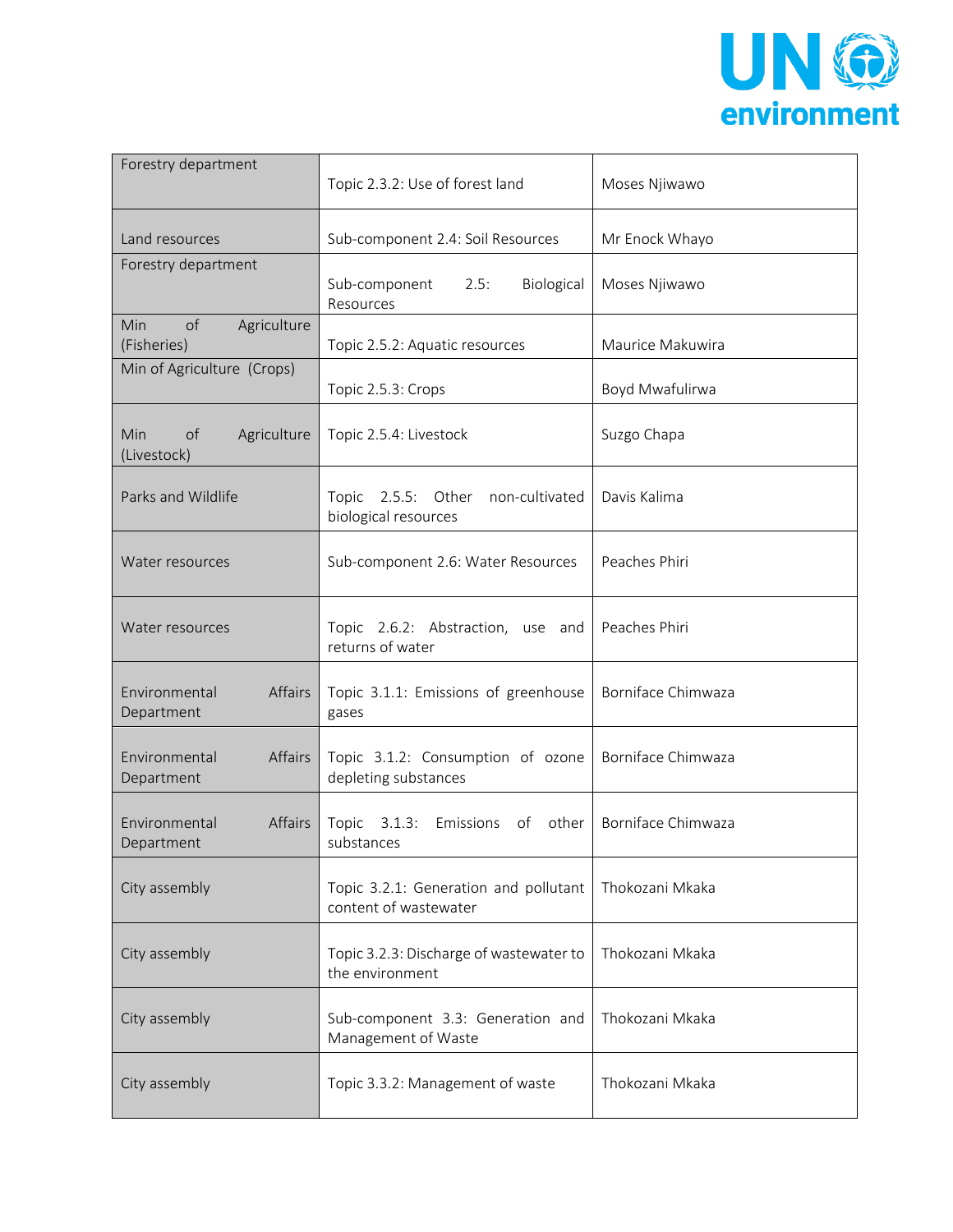

| Min of Agriculture (Crops)                                                          | Sub-component 3.4:<br>Release<br><b>Chemical Substances</b>                                 | of Boyd Mwafulirwa                                |
|-------------------------------------------------------------------------------------|---------------------------------------------------------------------------------------------|---------------------------------------------------|
| <b>DODMA</b>                                                                        | Sub-component 4.1: Natural Extreme<br><b>Events and Disasters</b>                           | Yona Phiri                                        |
| <b>DODMA</b>                                                                        | Topic<br>4.2.1:<br>of<br>Occurrence<br>technological disasters                              | Yona Phiri                                        |
| <b>DODMA</b>                                                                        | Topic 4.2.2: Impact of technological<br>disasters                                           | Yona Phiri                                        |
| <b>NSO</b>                                                                          | 5.1:<br>Sub-component<br>Human<br>Settlements                                               | Sautso Wachepa                                    |
| <b>NSO</b>                                                                          | Topic 5.1.2: Access to selected basic<br>services                                           | Sautso Wachepa                                    |
| <b>City Assembly</b>                                                                | Topic 5.1.3: Housing conditions                                                             | Cathrene Kulemeka/Gift Kasamila                   |
| <b>City Assembly</b>                                                                | Topic 5.1.4: Exposure to ambient<br>pollution                                               | Cathrene Kulemeka/Gift Kasamila                   |
| Assembly/Min<br>City<br>of <sub>l</sub><br>transport/Road<br>traffic<br>Directorate | Topic 5.1.5: Environmental concerns<br>specific to urban settlements                        | Cathrene<br>Kulemeka/Gift<br>Kasamila/Joel Kossam |
| Min of Health/NSO                                                                   | Topic 5.2.1: Airborne diseases and<br>conditions                                            | Simeon Yosefe/ Stone Mbiruyawanda                 |
| Min of Health/NSO                                                                   | Topic 5.2.2: Water-related diseases and   Simeon Yosefe/ Stone Mbiruyawanda<br>conditions   |                                                   |
| Min of Health/NSO                                                                   | Topic 5.2.3: Vector-borne diseases                                                          | Simeon Yosefe/ Stone Mbiruyawanda                 |
| Min of Health/NSO                                                                   | Health<br>problems<br>Topic<br>5.2.4:<br>associated with excessive UV radiation<br>exposure | Simeon Yosefe/ Stone Mbiruyawanda                 |
| EAD                                                                                 | Sub-component 6.1: Environmental<br>protection and resource management<br>expenditure       | Borniface Chimwaza                                |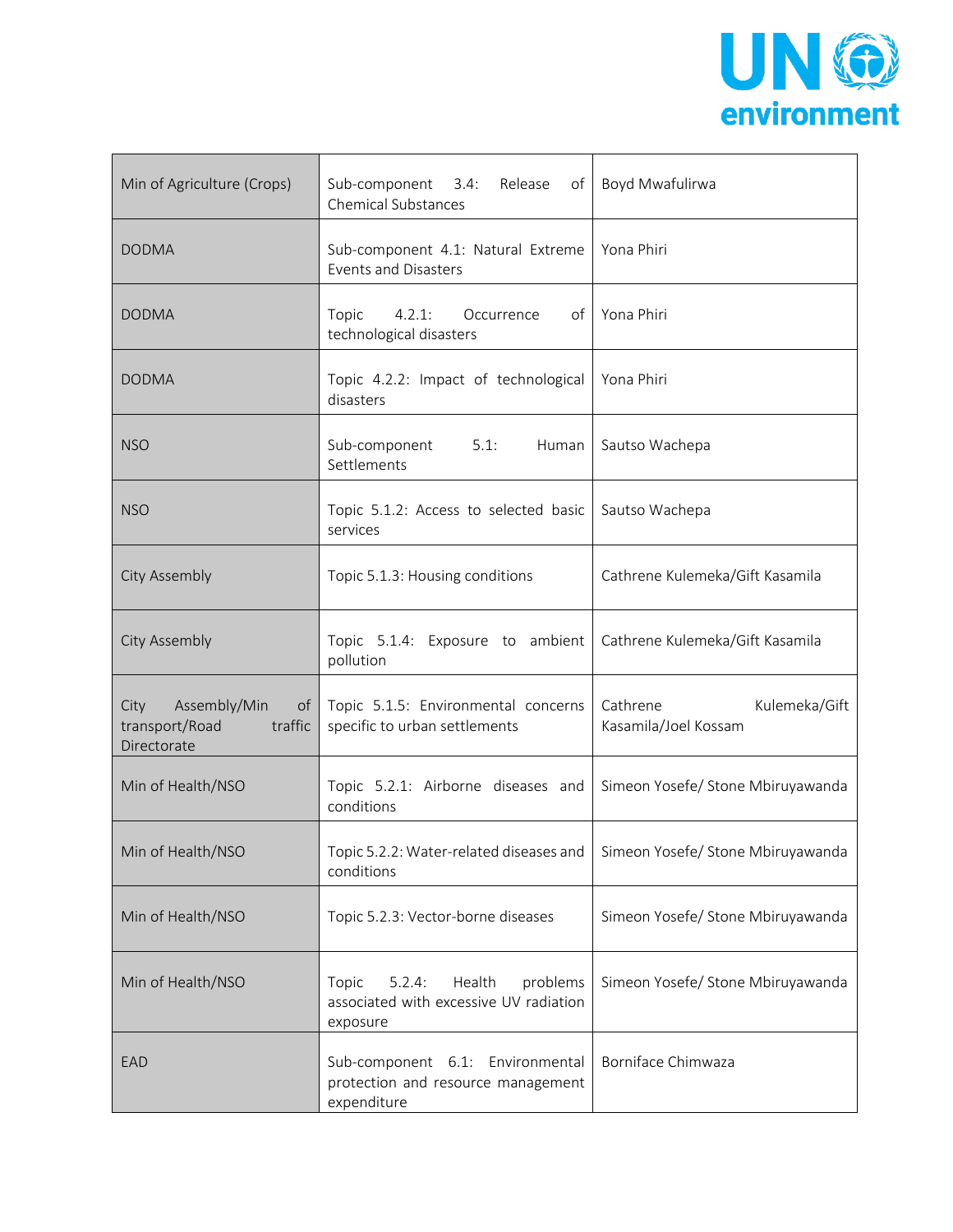

| EAD          | Sub-component 6.2: Environmental   Borniface Chimwaza<br>Governance and Regulation (6.2.1 $-$<br>6.2.3) |                    |
|--------------|---------------------------------------------------------------------------------------------------------|--------------------|
| <b>DODMA</b> | Topic 6.3.1: Preparedness for natural   Yona Phiri<br>extreme events and disasters                      |                    |
| <b>DODMA</b> | Topic 6.3.2: Preparedness for Yona Phiri<br>technological disasters                                     |                    |
| EAD          | Topic 6.4.1: Environmental Information   Borniface Chimwaza                                             |                    |
| EAD          | Topic 5.2.5: Toxic substance- and<br>nuclear radiation-related diseases and<br>conditions               | Borniface Chimwaza |
| EAD          | Topic 6.4.2: Environmental Education                                                                    | Borniface Chimwaza |
| EAD          | Topic 6.4.3: Environmental Perception<br>and Awareness                                                  | Borniface Chimwaza |
| EAD          | Topic<br>$6.4.4$ :<br>Environmental<br>engagement                                                       | Borniface Chimwaza |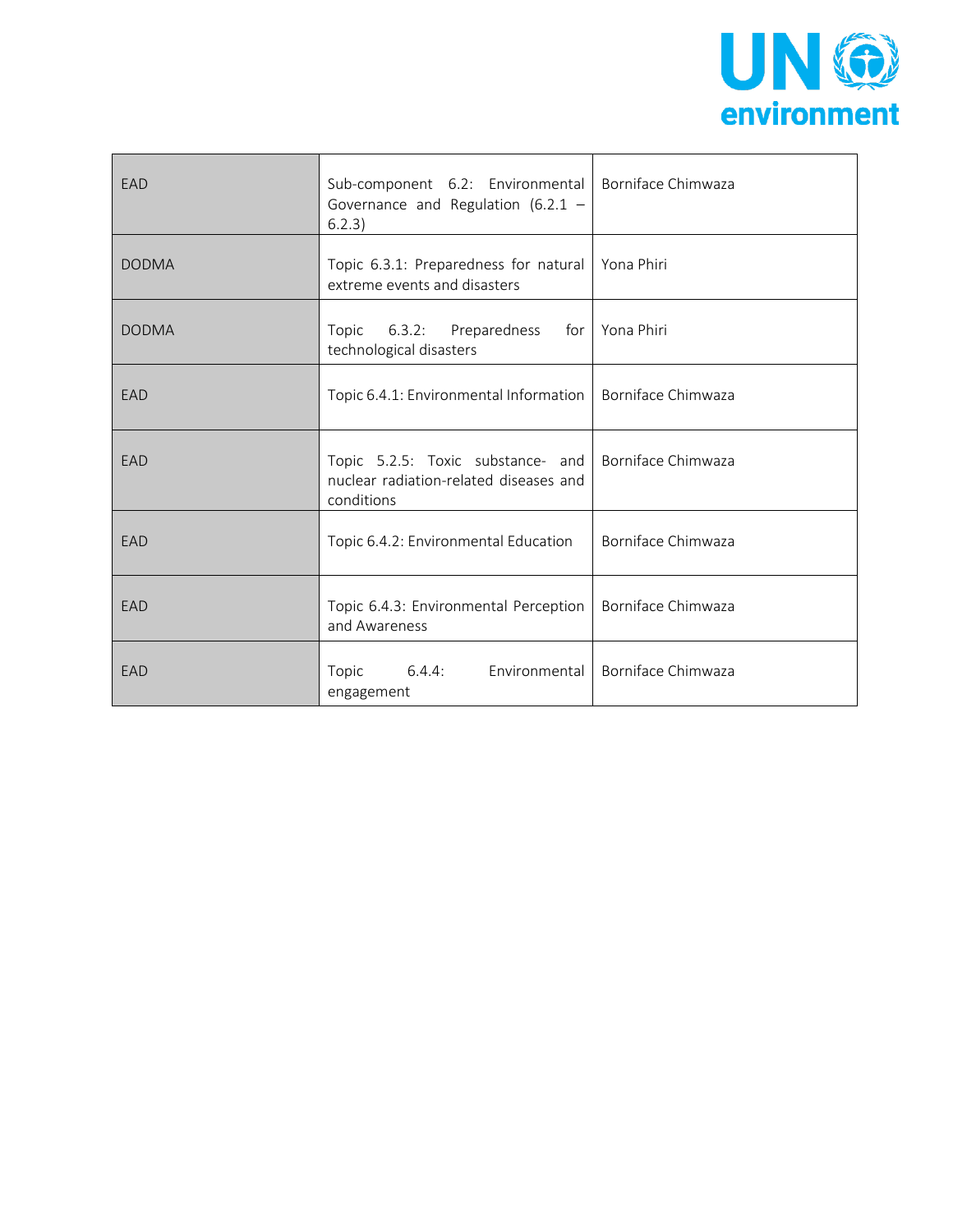

## **Appendix 2: PARTICIPANTS DETAILS**

|                | <b>PARTICIPANTS</b>          |                                                                         |                                  |                          |
|----------------|------------------------------|-------------------------------------------------------------------------|----------------------------------|--------------------------|
| <b>DETAILS</b> |                              |                                                                         |                                  |                          |
| <b>No</b>      | <b>Name</b>                  | <b>Ministry/Department</b>                                              | <b>Office</b><br><b>Location</b> | <b>Email</b>             |
| $\mathbf{1}$   | Mercy<br>Kanyuka             | <b>NSO</b>                                                              | Zomba                            | mkanyuka@gmail.com       |
| $\sqrt{2}$     | Tiope Mleme                  | <b>NSO</b>                                                              | Zomba                            | tmleme@yahoo.co.uk       |
| $\overline{3}$ | Sautso<br>Wachepa            | <b>NSO</b>                                                              | Zomba                            | sauwachepa@gmail.com     |
| $\overline{4}$ | <b>Alick</b><br>Mphonda      | <b>NSO</b>                                                              | Zomba                            | mphonda@yahoo.com        |
| 5              | Jameson<br>Ndawala           | <b>NSO</b>                                                              | Zomba                            | jndawala@gmail.com       |
| $\overline{7}$ | Nathan<br><b>Banda</b>       | Geological survey                                                       | Zomba                            | nathanbanda99@gmail.com  |
| 8              | Enock<br>Whayo               | Min of Agriculture<br>(Land resources)                                  | Lilongwe                         | ewhayo@yahoo.co.uk       |
| 9              | Boyd<br>Mwafulirwa           | Min of Agriculture<br>(Crops)                                           | Lilongwe                         | boydmwafulirwa@gmail.com |
| 10             | Moffat<br>Manase             | Min of Agriculture<br>(Fisheries)                                       | Lilongwe                         | moffatmanase@gmail.com   |
| 12             | <b>Borniface</b><br>Chimwaza | Environmental<br><b>Affairs Department</b><br>(Environmental<br>health) | Lilongwe                         | bchimwaza@yahoo.com      |
| 16             | Kalikene<br>Mwambelo         | <b>Marines</b>                                                          | Lilongwe                         | kmwambelo@yahoo.com      |
| 17             | Chris<br>Matemba             | Ministry of mines &<br>Energy                                           | Lilongwe                         | matembachris78@gmail.com |
| 18             | Moses<br>Njiwawo             | Department of<br>Forestry                                               | Lilongwe                         | mnjiwawo@yahoo.com       |
| 19             | Godwin<br>Nyirongo           | Ministry of Trade                                                       | Lilongwe                         | gnyirongo5@gmail.com     |
| $20\,$         | Davis Kalima                 | Parks and Wildlife                                                      | Lilongwe                         | daviskalima@yahoo.co.uk  |
|                | Gift Kasamila                |                                                                         | Lilongwe                         | gkasamila@gmail.com      |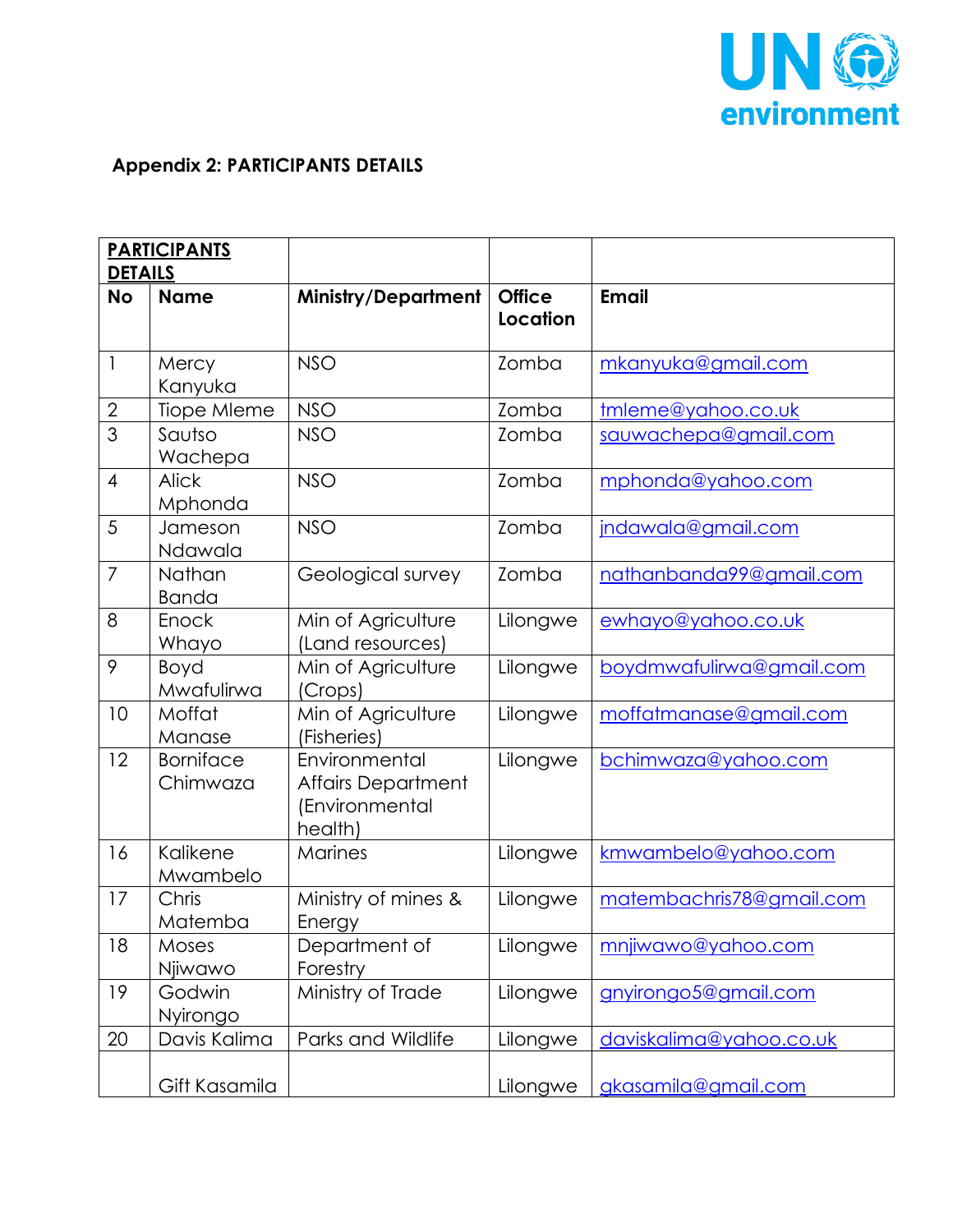

| 21 |              | City                  |              |                            |
|----|--------------|-----------------------|--------------|----------------------------|
|    |              | Assembly/Lands        |              |                            |
|    |              | (Urban planning)      |              |                            |
| 22 | Thokozani    | City Assembly         | Lilongwe     | thokomkaka@gmail.com       |
|    | Mkaka        | (Waste                |              |                            |
|    |              | management)           |              |                            |
| 23 | Yona Phiri   | Department of         | Lilongwe     | yonaphiri17@gmail.com      |
|    |              | Disaster and Risk     |              |                            |
|    |              | Management            |              |                            |
| 24 | Joel Kossam  | Ministry of Transport | Lilongwe     | jkossam@gmail.com          |
| 25 | Jayne Phiri  | Ministry of Finance   | Lilongwe     | phirijaynie@gmail.com      |
|    |              | Economic and          |              |                            |
|    |              | Planning              |              |                            |
| 26 | yared Bekele | <b>UNECA</b>          | <b>UNECA</b> | bekele3@un.org             |
| 27 | Jillian      | <b>UNEP</b>           | <b>UNEP</b>  | campbell7@un.org           |
|    | Campbell     |                       |              |                            |
| 28 | Dany Ghafari | <b>UNEP</b>           | <b>UNEP</b>  | dany.ghafari@un.org        |
| 29 | Diana Ngina  | <b>UNEP</b>           | <b>UNEP</b>  | diana.ngina@un.org         |
| 30 | Amdeberhan   | <b>UNECA</b>          | <b>UNECA</b> | getachewa.uneca@un.org     |
|    | Getachew     |                       |              |                            |
| 31 | Sine Tepe    | <b>UNECA</b>          | <b>UNECA</b> | tepe@un.org                |
| 32 | Hanna        | NSO Reional Office    | Lilongwe     | chabwerahu@yahoo.com       |
|    | Chabwera     | Centre                |              |                            |
| 33 | Cathrene     | Lilongwe City         | Lilongwe     | cathrenekulemeka@gmail.com |
|    | Kulemeka     | Council               |              |                            |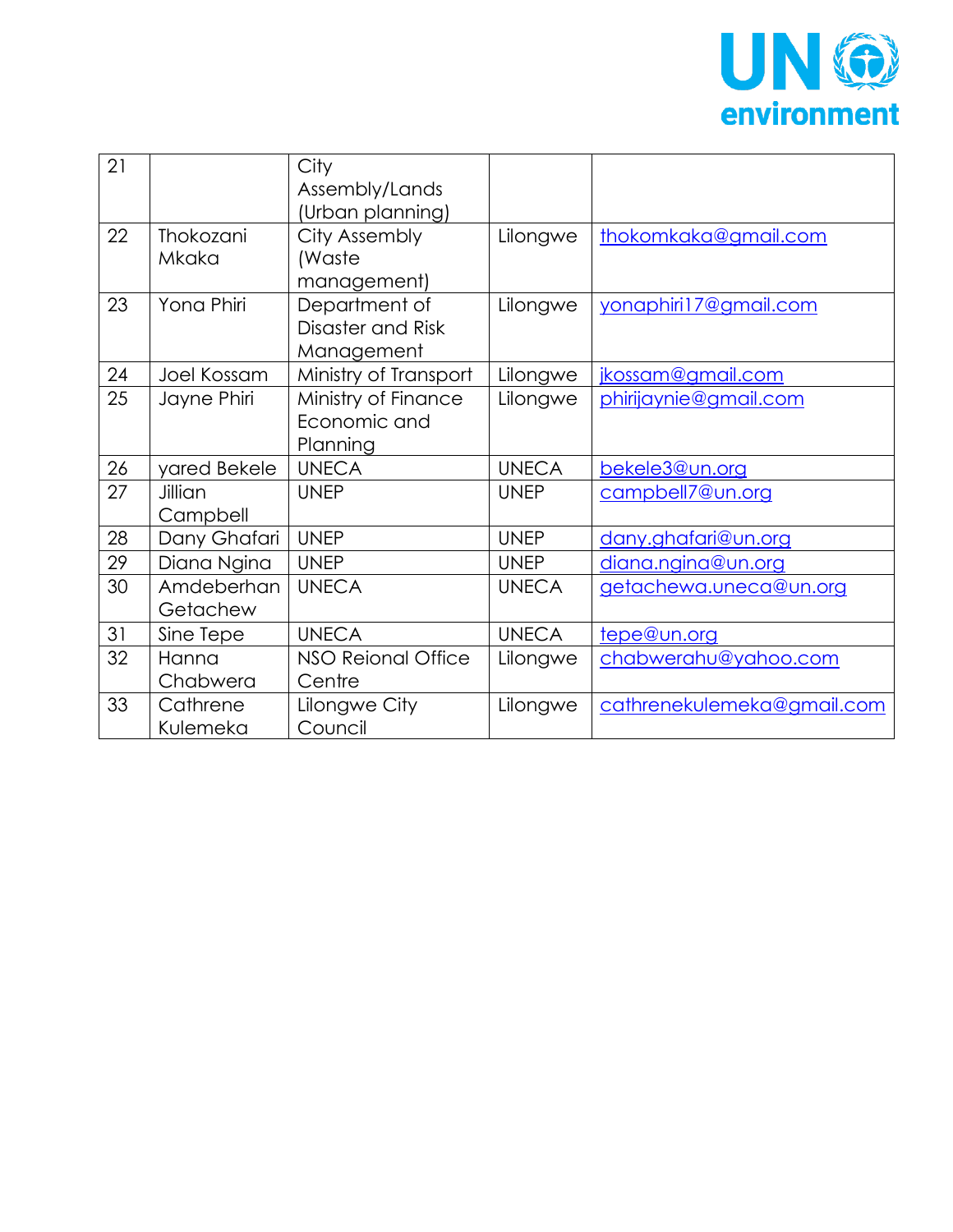

## **Appendix 3: AGENDA**

| <b>Time</b>             | <b>Activities</b>                                                                                                                       | <b>Responsible</b>                                 |  |
|-------------------------|-----------------------------------------------------------------------------------------------------------------------------------------|----------------------------------------------------|--|
| Monday 17 December 2018 |                                                                                                                                         |                                                    |  |
| 08H30 - 09H00           | Registration of the participants                                                                                                        | Sautso Wachepa, NSO                                |  |
| O9H00 - 09H02           | Director of Ceremony welcomes Guest of Honor and<br>participants; opening prayer                                                        | <b>Borniface Chimwaza/Gift</b><br>Kasamila         |  |
| 09H00 - 09H10           | Welcome remarks from UNECA                                                                                                              | <b>UNECA</b>                                       |  |
|                         | Welcome remarks from UN Environment                                                                                                     | <b>UN Environment</b>                              |  |
| 09H10-09H20             | Keynote Address by Guest of Honor, Commissioner of<br><b>Statistics</b>                                                                 | Commissioner of Statistics, Mrs Mercy<br>Kanyuka   |  |
| 09H20-09H30             | Introduction of the participants                                                                                                        | All participants, Borniface<br>Chimwaza, EAD       |  |
| 09H30-09H45             | Presentation and adoption of the agenda                                                                                                 | Borniface Chimwaza, EAD                            |  |
| 09H45-10H00             | <b>Coffee break</b>                                                                                                                     |                                                    |  |
| $10H00 - 11H30$         | An overview presentation of physical accounts of<br>Water, Land and Forests accounts                                                    | <b>UN Environment</b>                              |  |
| $11H30 - 12H00$         | Exchanges on the development of the physical<br>accounts of water resources (state of progress,<br>difficulties encountered, prospects) | Chris Matemba, Min of Energy<br>and Mining, Malawi |  |
| 12H00 - 13H30           | Presentation of the physical account of water<br>(including practical exercise)                                                         | <b>UN Environment</b>                              |  |
| 13H30-15H00             | <b>Coffee break</b>                                                                                                                     |                                                    |  |
| 15H00 - 16H00           | Exchanges on the elaboration of the physical<br>accounts of land (state of progress, difficulties<br>encountered, prospects)            | Chris Matemba, Min of Energy<br>and Mining, Malawi |  |
| 16H00 - 17H30           | Statistical Data and Metadata eXchange (SDMX)<br>standard overview                                                                      | <b>UNECA/UN Environment</b>                        |  |
|                         | <b>Tuesday 18 December 2018</b>                                                                                                         |                                                    |  |
| 09H00-09H30             | Summary of day 1                                                                                                                        | Kalikene Mwambelo                                  |  |
| 09H30-11H00             | Presentation of the physical<br>account of land<br>(including practical exercise)                                                       | <b>UN Environment</b>                              |  |
| 11H00-11H20             | <b>Coffee Break</b>                                                                                                                     |                                                    |  |